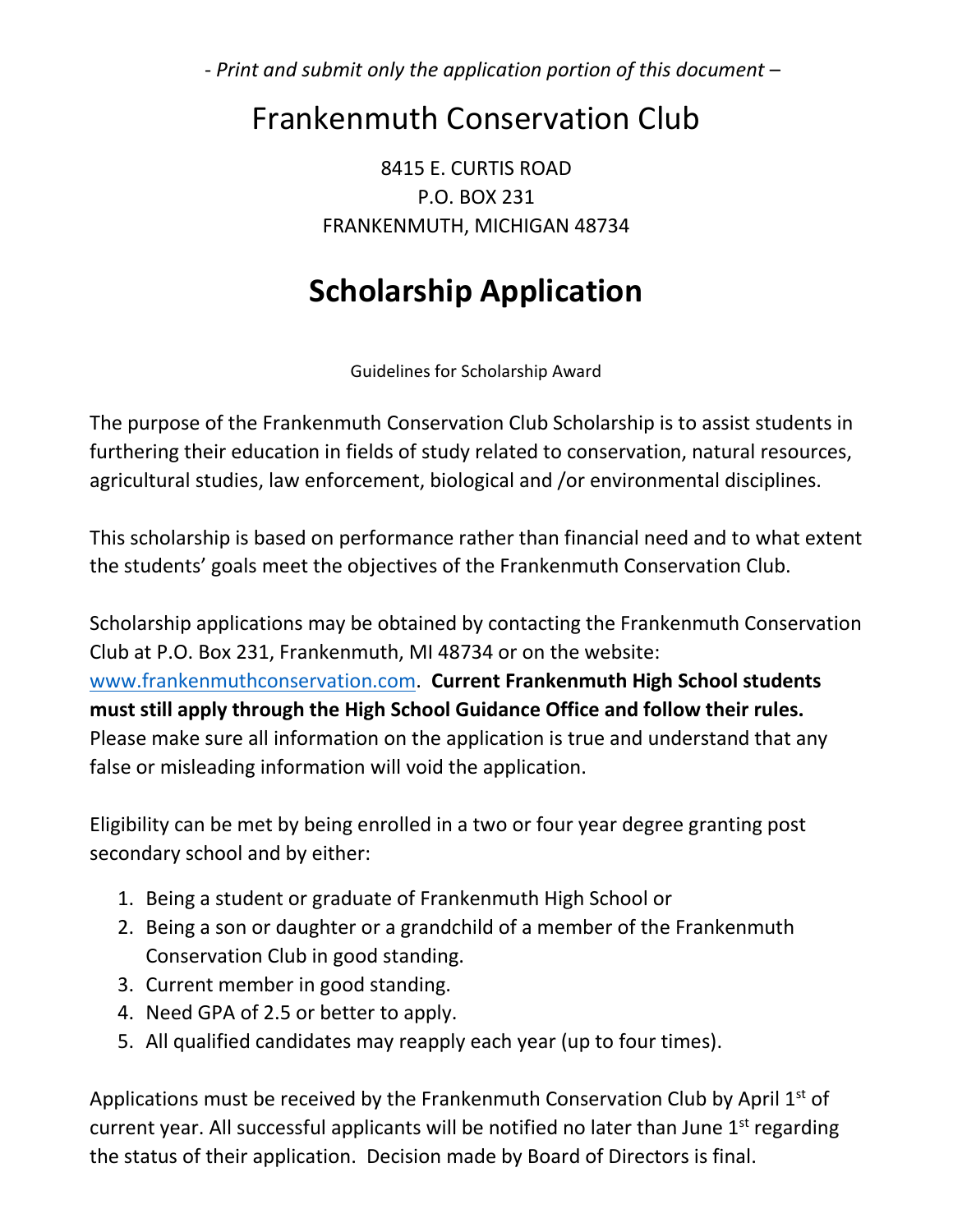## **FRANKENMUTH CONSERVATION CLUB SCHOLARSHIP APPLICATION**

(Please read guidelines for Scholarship Award)

| <b>PART I-General:</b>                                                                                                                                                                                                                                                              |  |  |  |  |
|-------------------------------------------------------------------------------------------------------------------------------------------------------------------------------------------------------------------------------------------------------------------------------------|--|--|--|--|
|                                                                                                                                                                                                                                                                                     |  |  |  |  |
| Home Address:<br><u> 1999 - Johann Harry Harry Harry Harry Harry Harry Harry Harry Harry Harry Harry Harry Harry Harry Harry Harry Harry Harry Harry Harry Harry Harry Harry Harry Harry Harry Harry Harry Harry Harry Harry Harry Harry Harry Ha</u>                               |  |  |  |  |
|                                                                                                                                                                                                                                                                                     |  |  |  |  |
| Phone Number: <u>New York: New York: New York: New York: New York: New York: New York: New York: New York: New York: New York: New York: New York: New York: New York: New York: New York: New York: New York: New York: New Yor</u>                                                |  |  |  |  |
| <b>PART II - College Plans and Preference:</b>                                                                                                                                                                                                                                      |  |  |  |  |
|                                                                                                                                                                                                                                                                                     |  |  |  |  |
| 2. Have you applied for admission? YES or NO Have you been admitted? YES or NO                                                                                                                                                                                                      |  |  |  |  |
| 3. What course of study do you plan to follow? __________________________________                                                                                                                                                                                                   |  |  |  |  |
|                                                                                                                                                                                                                                                                                     |  |  |  |  |
| ,我们也不会有什么。""我们的人,我们也不会有什么?""我们的人,我们也不会有什么?""我们的人,我们也不会有什么?""我们的人,我们也不会有什么?""我们的人                                                                                                                                                                                                    |  |  |  |  |
| ,我们也不会有什么。""我们的人,我们也不会有什么?""我们的人,我们也不会有什么?""我们的人,我们也不会有什么?""我们的人,我们也不会有什么?""我们的人<br>5. Please list three college or high school faculty members who know you well enough to comment on your<br>ability and character.<br>1. $\overline{\phantom{a}}$<br>2. $\overline{\phantom{a}}$ |  |  |  |  |
|                                                                                                                                                                                                                                                                                     |  |  |  |  |

## **PART III – Service:**

1. In what school activities have you participated? (Such as clubs, band, debate, forensics, sports, choir, cheerleading, etc.)